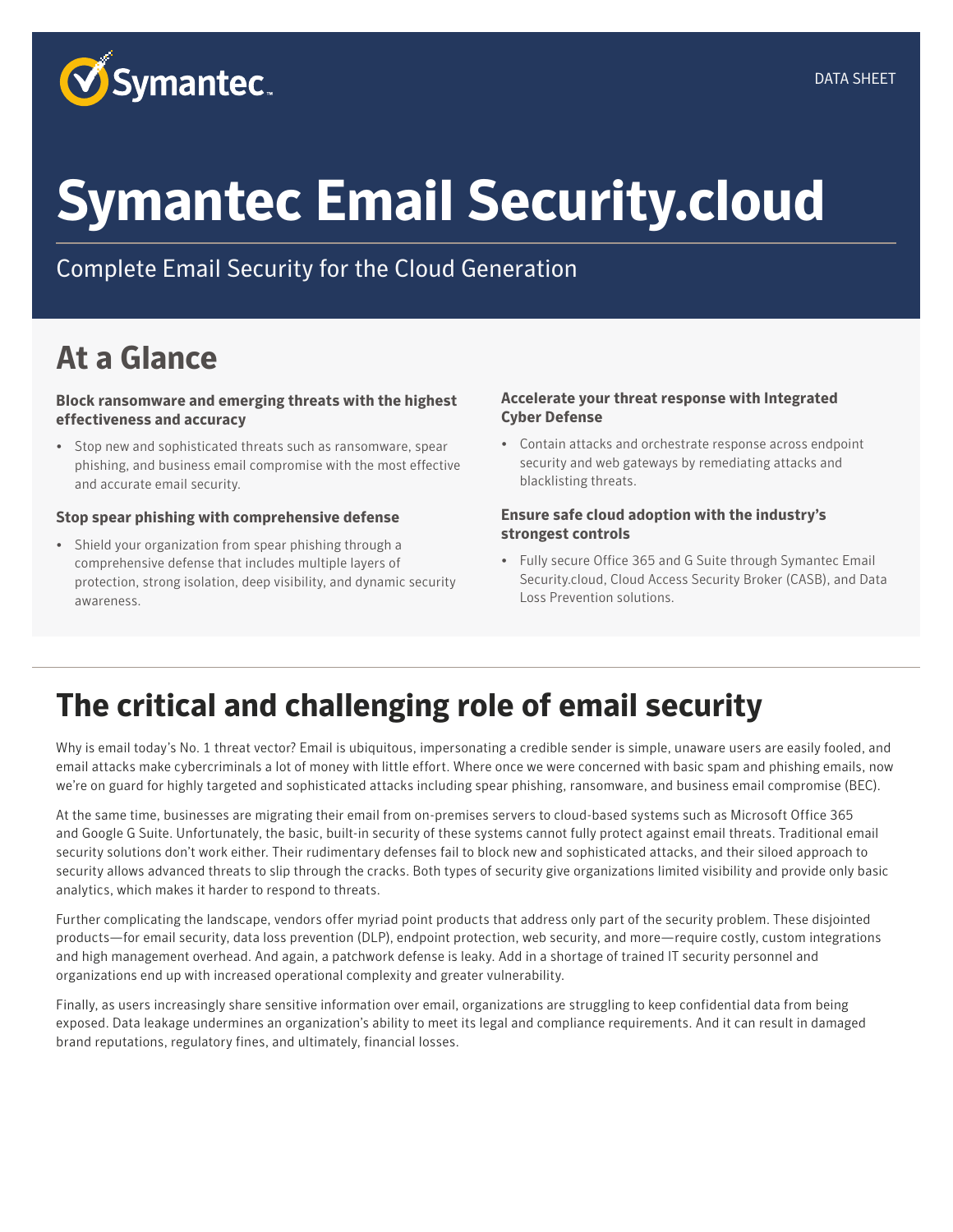# **Shut down the No. 1 threat vector**

Symantec Email Security.cloud is a complete email security solution that safeguards cloud email such as Office 365 and G Suite and on-premises email such as Microsoft Exchange. It blocks new and sophisticated email threats such as ransomware, spear phishing, and business email compromise with a multilayered defense and insights from the world's largest civilian global intelligence network. And it does all this with the industry's [highest effectiveness and accuracy.](https://www.symantec.com/connect/articles/how-does-symantec-email-security-stack-against-competition)

Email Security.cloud repels spear phishing attacks with comprehensive defense that includes protection, isolation, visibility, and user awareness. It also accelerates your attack response with analytics that provide the deepest visibility into targeted attack campaigns. In addition, Symantec keeps your email secure and confidential with built-in, granular DLP and encryption controls, as well as tight integration with Symantec Data Loss Prevention.

Finally, Email Security.cloud is part of the Symantec Integrated Cyber Defense Platform, which covers endpoint and web security, threat analytics, security orchestration and automation, and more.

#### **Prevent**

Email Security.cloud supercharges the built-in security of cloud and on-premises email systems by preventing the most malware and email threats with the fewest false positives. This cloud-based solution repels sophisticated email attacks such as ransomware, spear phishing, and business email compromise with multiple, advanced detection technologies and telemetry from the Symantec Global Intelligence Network. It also improves user productivity by blocking spam and other unwanted email such as newsletters and marketing emails. Email Security.cloud is backed by the industry's strongest service-level agreements: 100 percent virus protection, more than 99 percent spam filtering, and 100 percent email uptime.



*Figure 1*



*Figure 2: Symantec: Most Complete Protection In The Industry*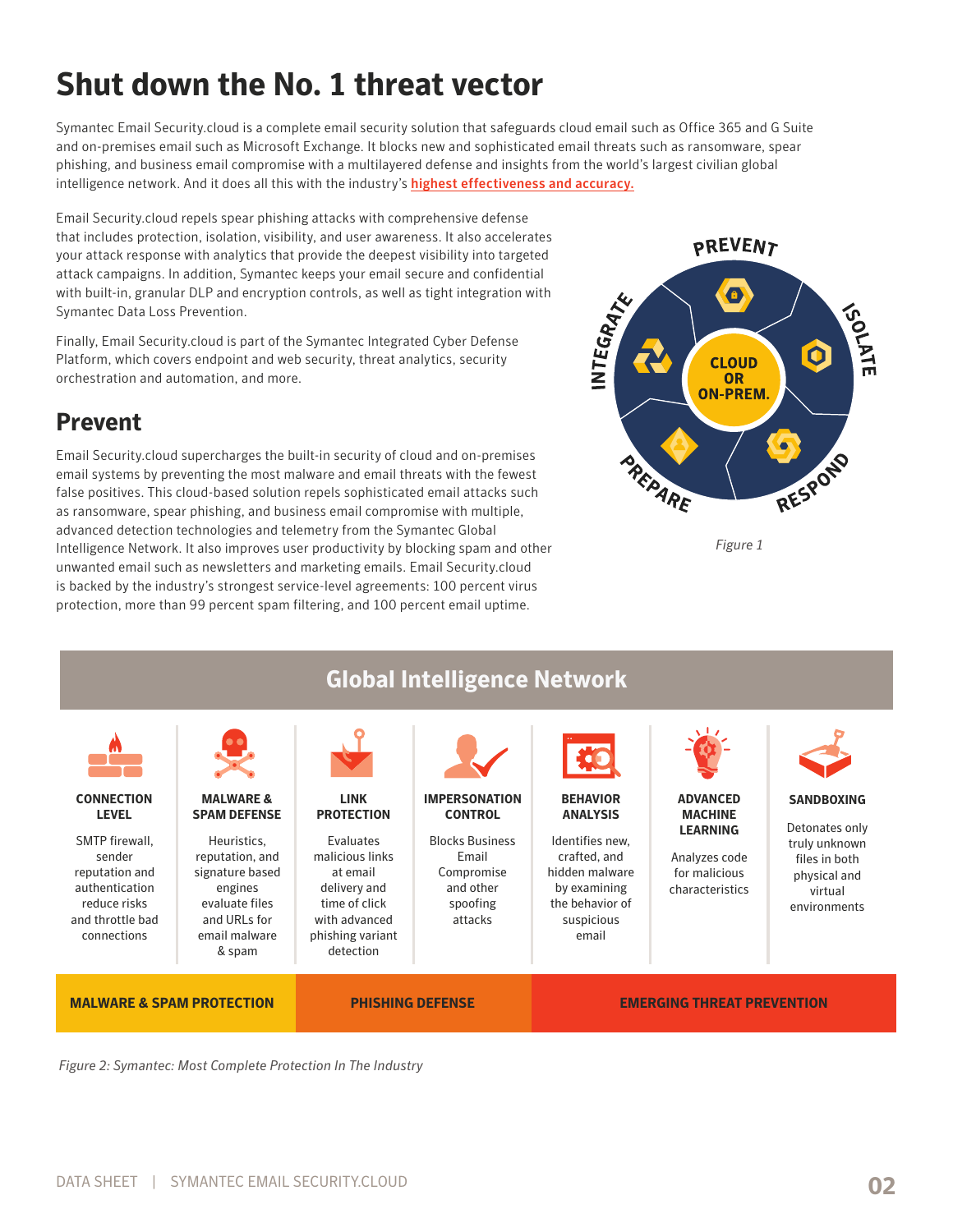## **Emerging threat prevention**

- **• Sandboxing** uncovers targeted and advanced attacks by executing unknown files in physical and virtual environments. This helps catch 'virtual machine-aware' attacks, which are threats that don't exhibit suspicious behavior in virtual environments. The Symantec sandbox mimics human behavior to draw out attacks that appear malicious only in the presence of humans. In addition, our sandbox uses machine learning to detect stealthy, persistent threats by analyzing code for suspicious characteristics. And it utilizes network traffic analysis to identify malware that call command-and-control servers.
- **• Behavior analysis** blocks new, crafted, and hidden ransomware by examining all email characteristics including delivery behavior, message attributes, attachments, and social engineering tricks. It also blocks new ransomware variants by determining if an email contains reused malicious code. Finally, it uses file decomposition techniques to spot and extract hidden ransomware within attachments.

## **Phishing defense**

- **• Link protection** probes and evaluates links in real time before email delivery and again at the time of click—unlike traditional email security solutions that rely on reactive blacklists or signatures to block only known spear phishing links. Link protection follows links to their final destination, even when attackers try to bypass detection with sophisticated techniques. Moreover, because cyber criminals often reuse code in new attacks, we use advanced phishing variant detection to sniff out and block spear phishing links that are similar to known phishing attacks.
- **• Impersonation controls** provide the strongest protection against BEC and other spoofing attacks by using a sophisticated impersonation engine to block threats that masquerade as a specific user or legitimate email domain in your organization.

#### **Malware and spam protection**

- **• Malware and spam defense** stops spam and malware by inspecting links and attachments with technologies such as reputation analysis, antivirus engines, and antispam signatures.
- **• Connection-level protection** reduces the risk of spam and malware by slowing and dropping anomalous SMTP connections.

## **Symantec Global Intelligence Network**

**• Threat Intelligence** from the world's largest civilian network provides global visibility into the threat landscape and helps ensure better security outcomes. It is powered by telemetry from over 175 million endpoints, 80 million web proxy users, and 57 million attack sensors in 157 countries.

#### **Isolate**

Symantec is the first and currently only vendor to offer email threat isolation capabilities, giving our customers unparalleled protection from sophisticated email attacks. No other vendor can match this level of security.

Email Security.cloud shields users from spear phishing, ransomware, and other advanced email attacks by isolating suspicious links and attachments while stopping credential theft by safely rendering risky web pages. Email threat isolation takes prevention up a notch by creating an insulated execution environment between users and their email links, rendering suspicious links remotely and showing only inoculated web content to users. Attacks meant to be delivered via malicious links simply cannot be delivered.

In addition, Symantec shields trusted applications from weaponized documents through attachment isolation, which is available through the Symantec Endpoint Protection Hardening add-on. These capabilities run trusted applications in 'castle mode' to prevent weaponized documents from performing suspicious behavior.

Symantec also stops credential phishing with email threat isolation capabilities. When a suspected phishing website is opened via an email link, the site is rendered in read-only mode, which prevents users from entering sensitive information such as corporate passwords.

- Prevent spear phishing attacks by isolating malicious links.
- Shut down ransomware by shielding trusted applications from weaponized attachments.
- Stop credential theft by safely rendering webpages in read-only mode.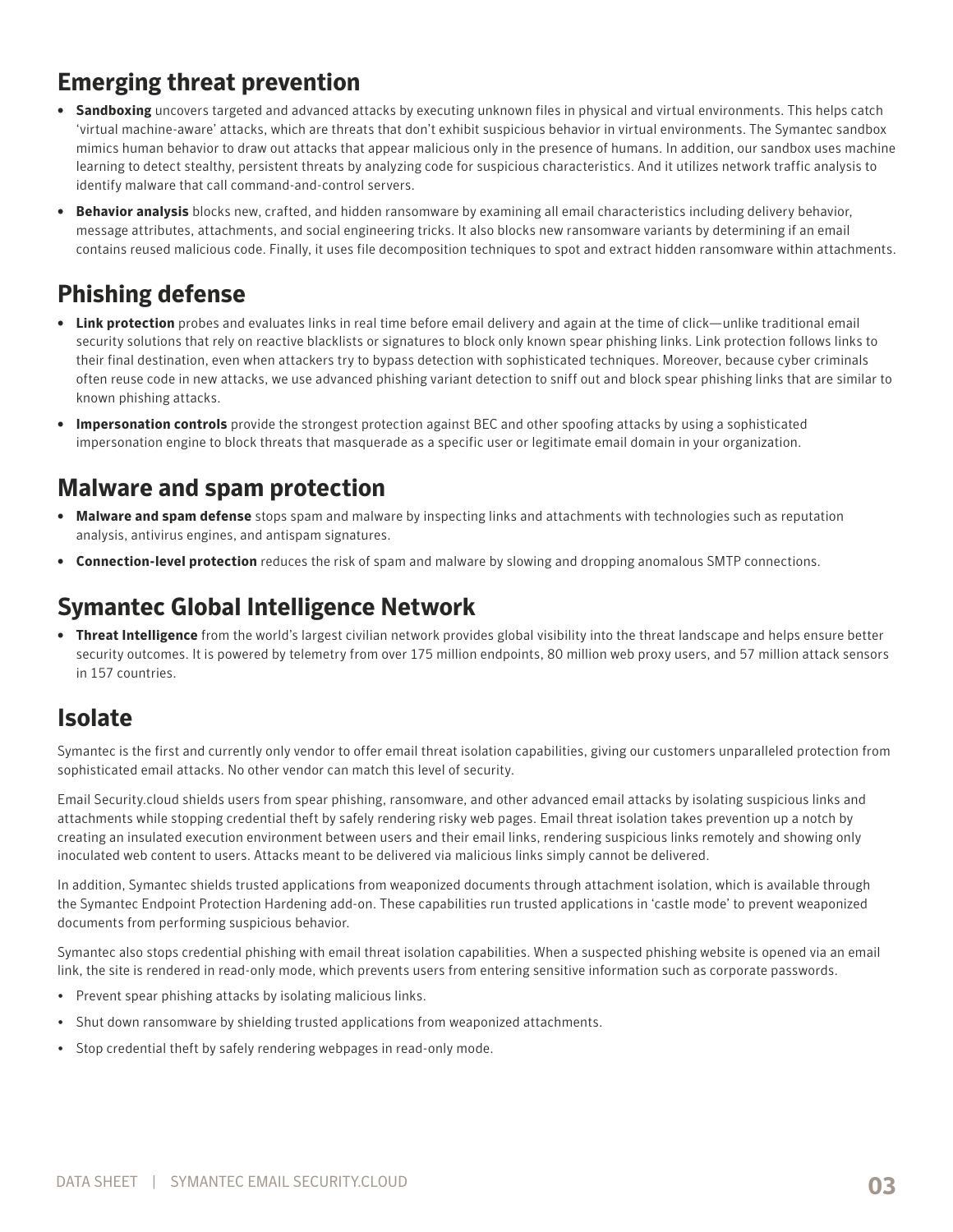## **Respond**

Email Security.cloud accelerates your attack response with analytics that provide the deepest visibility into targeted and advanced attack campaigns. This intelligence includes insights into both clean and malicious emails, and provides more Indicators of Compromise (60+ data points including URLs, file hashes, and targeted attack information) than any other vendor. This can all be streamed to your Security Operations Center (SOC) via integrations with third-party Security Information and Event Management (SIEM) systems and Symantec Managed Security Services. This enables you to hunt for threats across your environment and quickly determine an attack's severity and scope.

When you add Symantec Advanced Threat Protection endpoint or network modules, you can automatically correlate events across all control points. This enables you to quickly prioritize the most critical threats. You can then remediate threats and orchestrate response by containing attacks and blacklisting attacks across your security environment.

- Accelerate your attack response.
- Hunt threats across your environment.
- Remediate threats and orchestrate your response.



*Figure 3: Symantec Provides the Deepest Visibility Into Advanced Email Attacks*